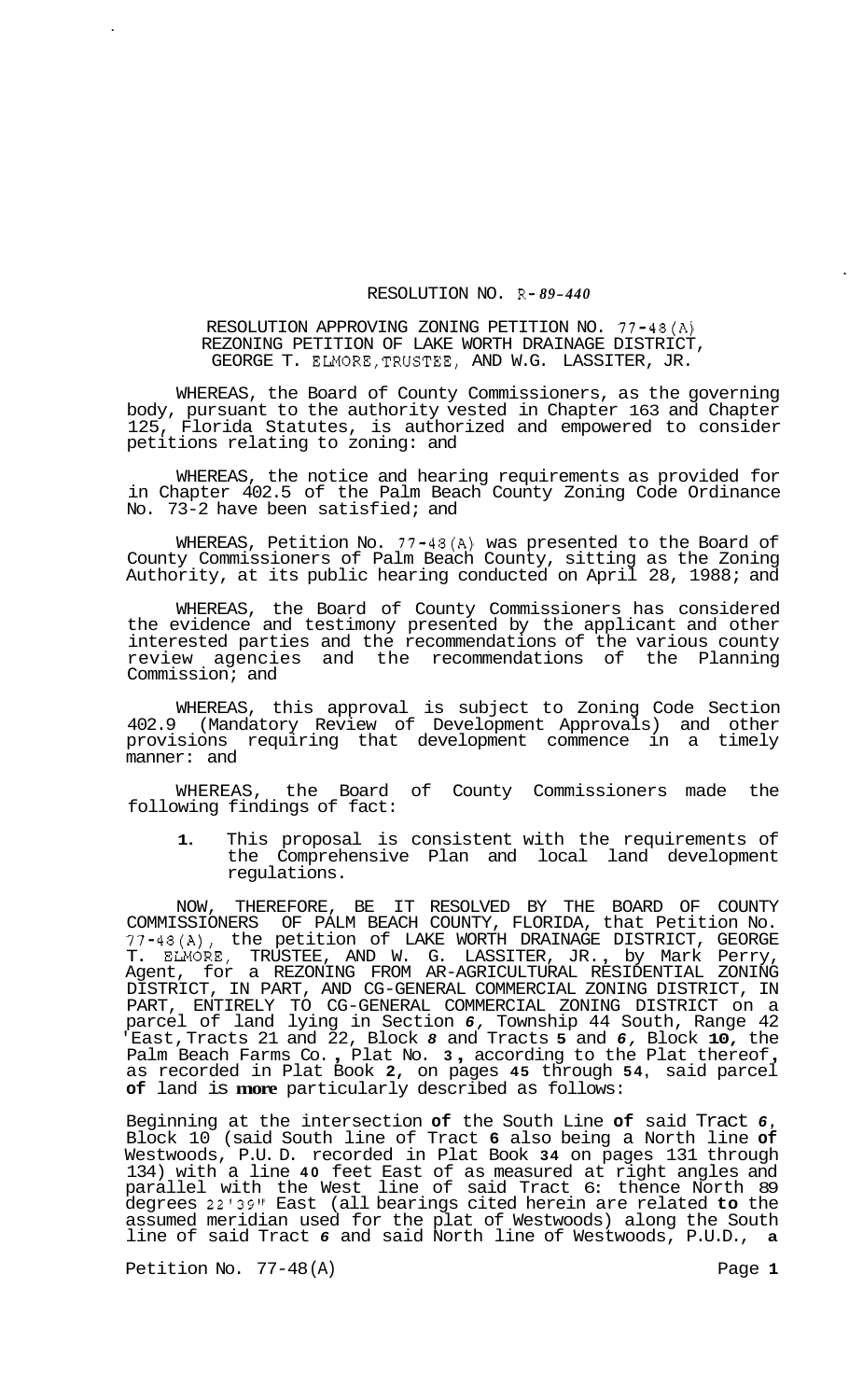distance of **720.00** feet; thence North **02** degrees **5812511** East along that portion of the West line of said Westwoods, P.U.D. lying West of Lots **40** through **49,** a distance of **1660.22** feet to the intersection with the South line of those lands described in the quit claim deed recorded in Official Records Book **2831** on page **1927** (said South line being a line **130** feet South of as measured at right angles and parallel with the centerline of the West Palm Beach Canal. The centerline of the West Palm Beach Canal is the same as that which is shown on the Right-of-way and TOPO map for the West Palm Beach Canal, Drawing Number W.P.B.-3, Sheet **9** of **19,** prepared June **1956** and revised March **29, 1961** by the Central and Southern Florida Flood Control District); North **88** degrees **29'34Il** West along said south line, a distance of **749.99** feet to the intersection with the East line of those lands described in the quit claim deed recorded in Official Record Book **2819** on page **1155** (said East line being a line **40** feet East of as measured at right angles and parallel with the West Tract lines of the aforementioned Tracts **21** and **22,** Block **8** and Tract **6**, Block 10); thence South 01 degrees 53'41" West along said East line, a distance of 1186.02 feet; thence south 01 degrees 57'46" West continuing along said East line, a distance of **500.46** feet to the Point of Beginning.

Together with all **of** that certain abandoned **50** foot Palm Beach Farms Co. , road Right-of-way lying between Blocks **8** and **10** and contained within the above described parcel of land. Said Right-of-Way was abandoned under Resolution No. **R-78-209** and is recorded in Official Records Book **2831** on pages **1619** and **1620.** 

Subject to easements, restrictions, reservations and Rights-of-Way of record and to a temporary easement recorded in Official Records Book **2831** on pages **1924** through **1926.** 

Together with Parcel **2:** 

The West **40.00** feet of Tract **21,** lying South of West Palm Beach Canal and West **40.00** feet of Tract **22,** all in Block **8,** and the West **40.00** feet of Tract *6,* Block **10,** all of the above shown on the Plat of Palm Beach Farms **Co.,** Plat **No. 3,** recorded in Plat Book **2,** pages **45** to **54.** 

Subject to existing easements, restrictions, reservations and Rights-of-way of record.

Together with Parcel **3:** 

Commencing at the intersection of South line **of** Tract **6,** Block **10,** The Palm Beach Farms Co.; Plat No. **3** as recorded in Plat Book **2,** on pages **45** through **54;** (said South line **of** Tract **6** also being a North line of Westwoods, P.U.D., recorded in Plat Book **34**  on pages **131** through **134)** with **a** line **40.00** feet east of as measured at right angles and parallel with the west line of said Tract **6;** thence South **89** degrees **22 I39l1** West (all bearings cited herein are related to the assumed meridian used for the plat **of**  Westwoods, P.U.D.) along the projection of the South line of said Tract **6** and said North line of Westwoods, P.U.D. ; a distance of Tract 6 and said North line of Westwoods, P.U.D. ; a distance of **40.04** feet to the Point of Beginning.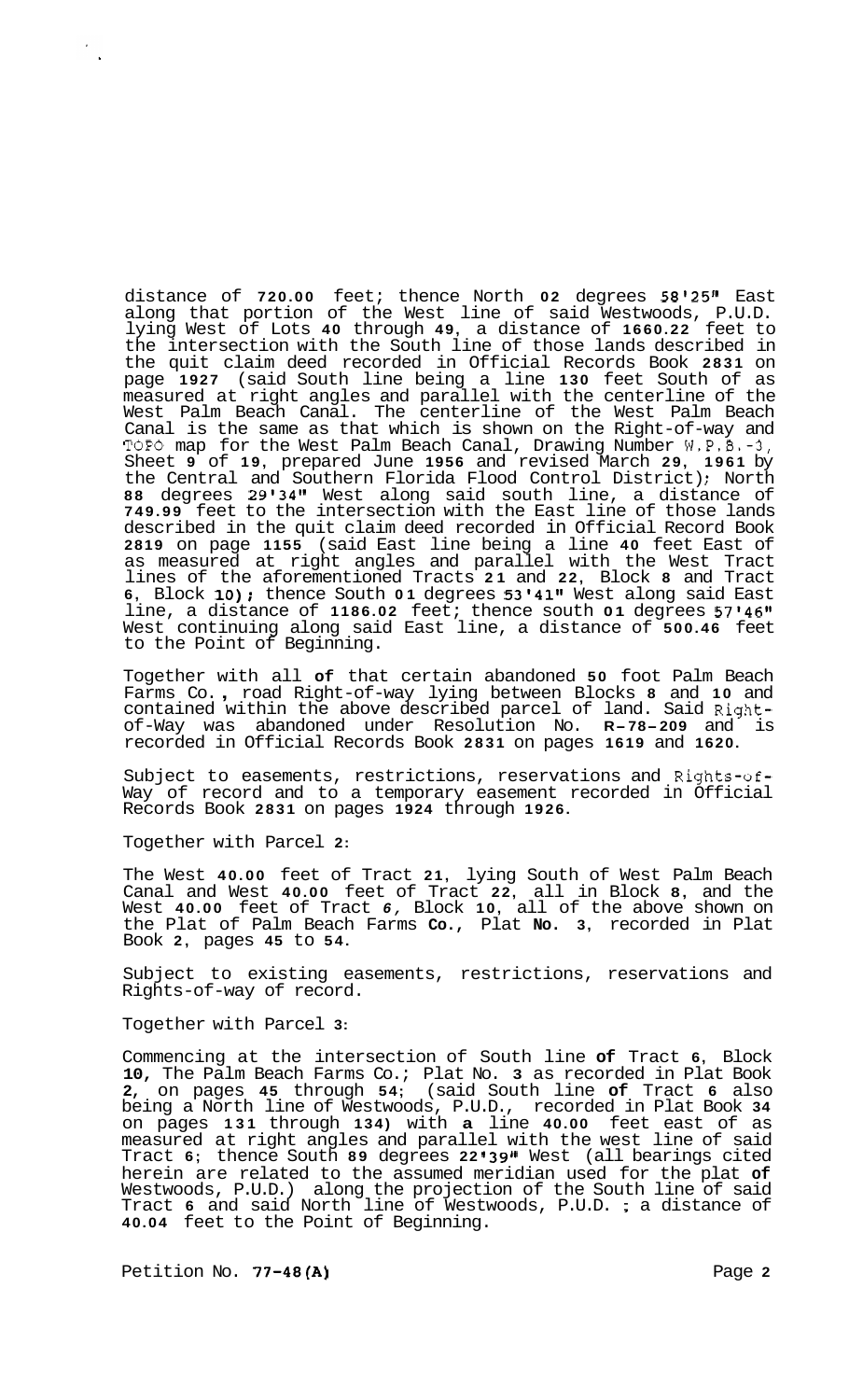Thence continue South **89** degrees **22'39"** West, a distance of **71.87**  feet to the East face of the East guard rail of State Road No. **7,**  thence along said guard rail the following three courses and distances: North **01** degrees **52'19l'** East, a distance of **342.25**  feet, thence North *00* degrees **58'1311** East, a distance of **298.90**  feet, thence North *00* degrees **12'26"** West, a distance of **210.99**  feet to intersect the West line said Section **6;** thence North **01**  degrees **53'41''** East, along the West line of said Section **6,** a distance of **838.59** feet to intersect the southerly Right-of-way line of the **C-51** Canal, as recorded in Official Record Book **2831,**  page **1927;** thence South **88** degrees **29'34"** East, along said southerly Right-of-way line, a distance of **85.10** feet to intersect the West line of Tracts **21** and **22,** Block **8;** and Tract **6,** Block **10,** The Palm Beach Farms Co., Plat No. **3;** thence South **01** degrees **53'41"** West along said West tract lines, a distance of **1185.73** feet; thence south **01** degree **57'46"** west along said west line of Tract **6** a distance of **502.24** feet to the Point of Beginning.

Subject to existing easements, restrictions, reservations and Rights-of-way of record.

Together with Parcel **4:** 

**A** parcel **of** land lying in Tracts **21** and **22,** Block **8** and Tracts **5**  and **6,** Block **10,** The Palm Beach Farms **Co.** , Plat No. **3** , according to the plat thereof, as recorded in Plat Book **2,** on pages **45**  through **54,** said parcel of land is more particularly described as follows:

Beginning at the intersection of the South line **of** said Tract **6,**  Block **10** (said South line of Tract **6** also being a North line **of**  Westwoods, P.U.D. recorded in Plat Book **34** on pages **131** through **134** of the Public Records of palm Beach County, Florida) with a line **40.00** feet East of as measured at right angles and parallel with the West line of said Tract *6;* thence North **89** degrees 22'39" East (all bearings cited herein are related to the assumed meridian used for the plat of Westwoods) along the South line **of**  said Tract **6** and said North line of Westwoods, P.U.D., a distance of **720.00** feet ; thence North **02** degrees **58'25''** East along that portion of the West line **of** said Westwoods, P.U.D. lying West of Lots **40** through **49,** a distance of **1660.22** feet to the intersection with the South line **of** those lands described in the quit claim deed recorded in Official Records Book **2831** on page **1927** (said South line being a line **130.00** feet South of as measured at right angles and parallel with the centerline of the West Palm Beach Canal. The centerline of the West Palm Beach Canal is the same as that which is shown on the Right-of-way and TOPO map for the West Palm Beach Canal, Drawing number W.P.B.-3, sheet **9** of **19,** prepared June **1956** and revised March **29, 1961** by the Central and Southern Florida Flood Control District); thence North **88** degrees **29'34"** West along said South line, a distance **of 100.03** feet; thence South **02** degrees **58'25''** East on a line **100.00**  feet West of as measured at right angles and parallel with the West line of said Westwoods, P.U.D., lying West of Lots **40**  through **49** , a distance **of 1505.32** feet; thence South **46** degrees **10'3211** West, a distance of **85.18** feet; thence South **89** degrees **22'39Il** West, a distance **of 675.217** feet to the East face of the

Petition No. 77-48(A) **Page 3** Page 3